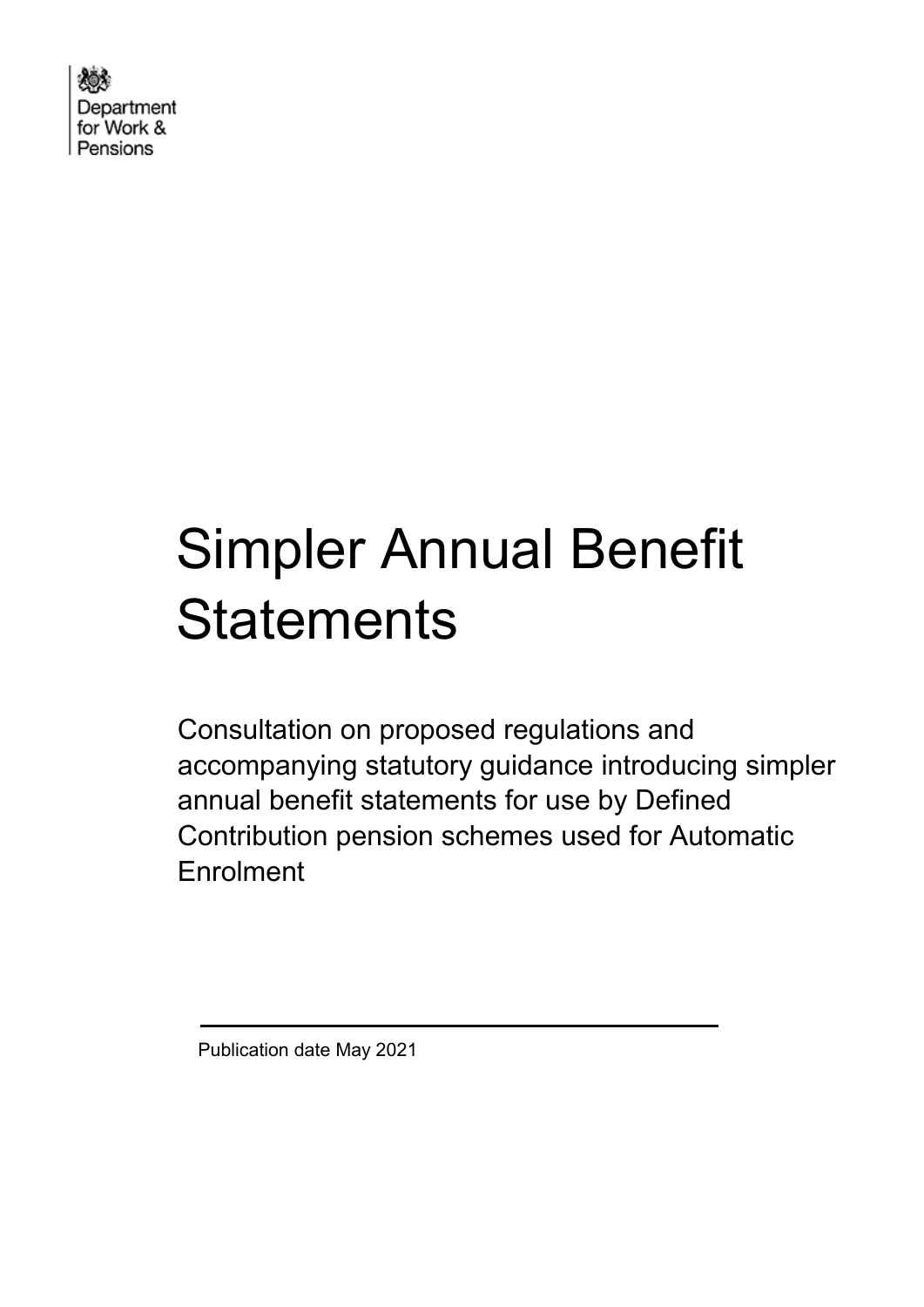# **Contents**

| Our proposal for presenting the information about pension benefits  6 |  |
|-----------------------------------------------------------------------|--|
|                                                                       |  |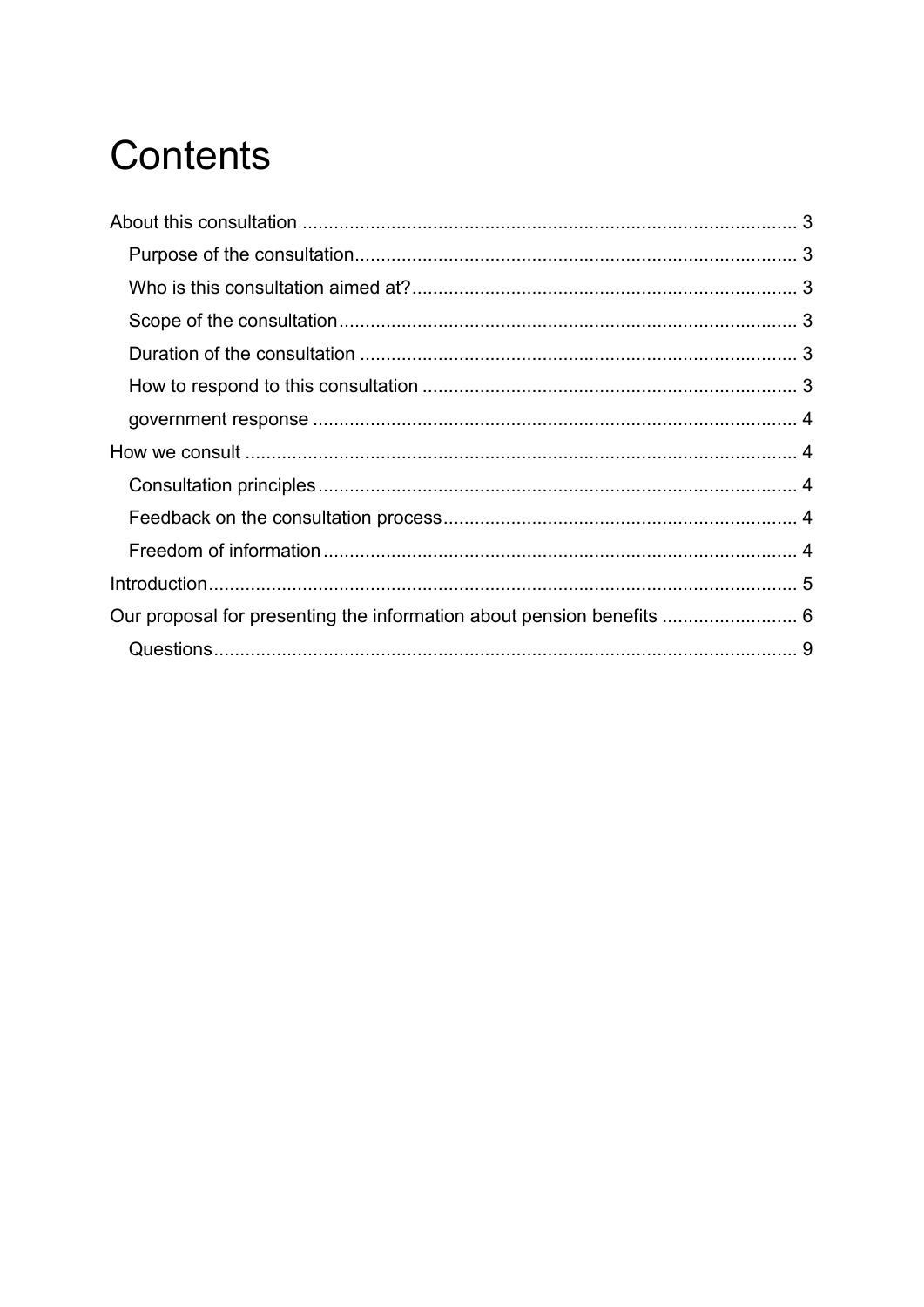# <span id="page-2-0"></span>About this consultation

### <span id="page-2-1"></span>**Purpose of the consultation**

1. This consultation seeks views on the draft Occupational and Personal Pension Schemes (Disclosure of Information) (Amendment) Regulations 2022 and associated draft statutory guidance (which includes an illustrative template). Together, these would introduce new requirements for the length and format of annual pension benefit statements, sent to members (except those in receipt of benefits) of certain defined contribution pension schemes used for automatic enrolment.

### <span id="page-2-2"></span>**Who is this consultation aimed at?**

2. We would particularly welcome responses from members of workplace pension schemes, employee representatives, trade unions, consumer groups, employers, and pension industry professionals, including scheme administrators, payroll administrators, accountants, payroll bureau, independent financial advisors, employee benefit consultants and members of the advisory community.

### <span id="page-2-3"></span>**Scope of the consultation**

- 3. This consultation applies to Great Britain.
- 4. We are working closely with Northern Ireland counterparts at the Department for Communities to make corresponding legislation.

### <span id="page-2-4"></span>**Duration of the consultation**

5. The consultation period begins on 17 May 2021 and runs until 29 June 2021. Please ensure that your response reaches us by that date. Any replies received after that date may not be taken into account.

### <span id="page-2-5"></span>**How to respond to this consultation**

6. Please send your consultation responses, preferably by email to: [PENSIONSTATEMENTS.CONSULTATION@DWP.GOV.UK](file:///C:/Users/10063531/AppData/Local/Microsoft/Windows/INetCache/Content.Outlook/MJOCCHF6/PENSIONSTATEMENTS.CONSULTATION@DWP.GOV.UK)

Note: When responding please indicate whether you are responding as an individual or representing the views of an organisation.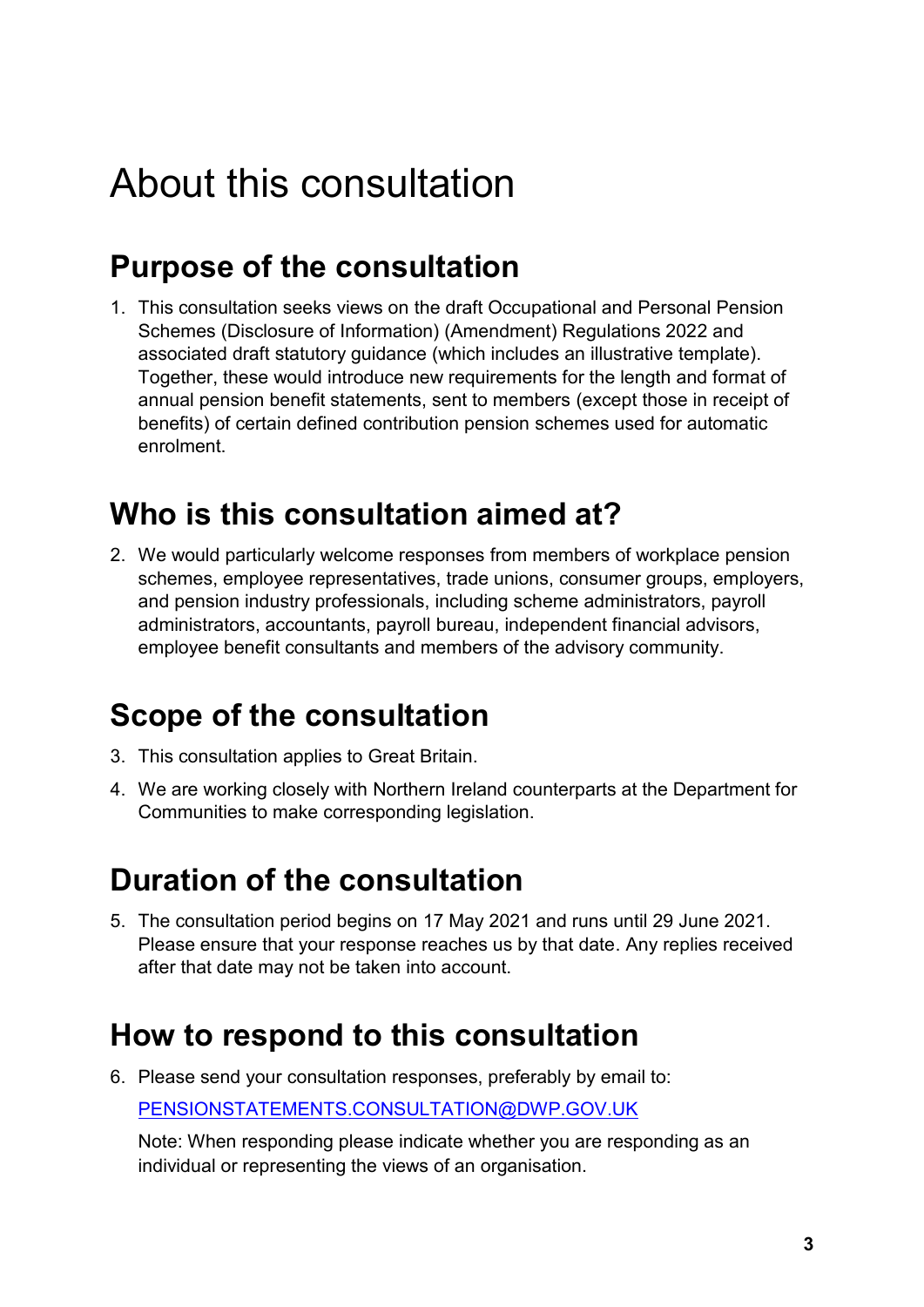### <span id="page-3-0"></span>**Government response**

We will publish the government response to this consultation on the GOV.UK website. The report will summarise the responses, and set out the government's proposed next steps.

## <span id="page-3-1"></span>How we consult

### <span id="page-3-2"></span>**Consultation principles**

7. This consultation is being conducted in line with the revised [Cabinet Office](https://www.gov.uk/government/publications/consultation-principles-guidance)  [consultation principles](https://www.gov.uk/government/publications/consultation-principles-guidance) published in March 2018. These principles give clear guidance to government departments on conducting consultations.

### <span id="page-3-3"></span>**Feedback on the consultation process**

8. We value your feedback on how well we consult. If you have any comments about the consultation process (as opposed to comments about the issues which are the subject of the consultation), including if you feel that the consultation does not adhere to the values expressed in the consultation principles or that the process could be improved, please address them to:

DWP Consultation Coordinator 2nd Floor Caxton House Tothill Street London SW1H 9NA

Email: [caxtonhouse.legislation@dwp.gsi.gov.uk](mailto:CAXTONHOUSE.LEGISLATION@DWP.GSI.GOV.UK)

### <span id="page-3-4"></span>**Freedom of information**

- 9. The information you send us may need to be passed to colleagues within the Department for Work and Pensions, published in a summary of responses received and referred to in the published consultation report.
- 10.All information contained in your response, including personal information, may be subject to publication or disclosure if requested under the Freedom of Information Act 2000. By providing personal information for the purposes of the public consultation exercise, it is understood that you consent to its disclosure and publication. If this is not the case, you should limit any personal information provided, or remove it completely. If you want the information in your response to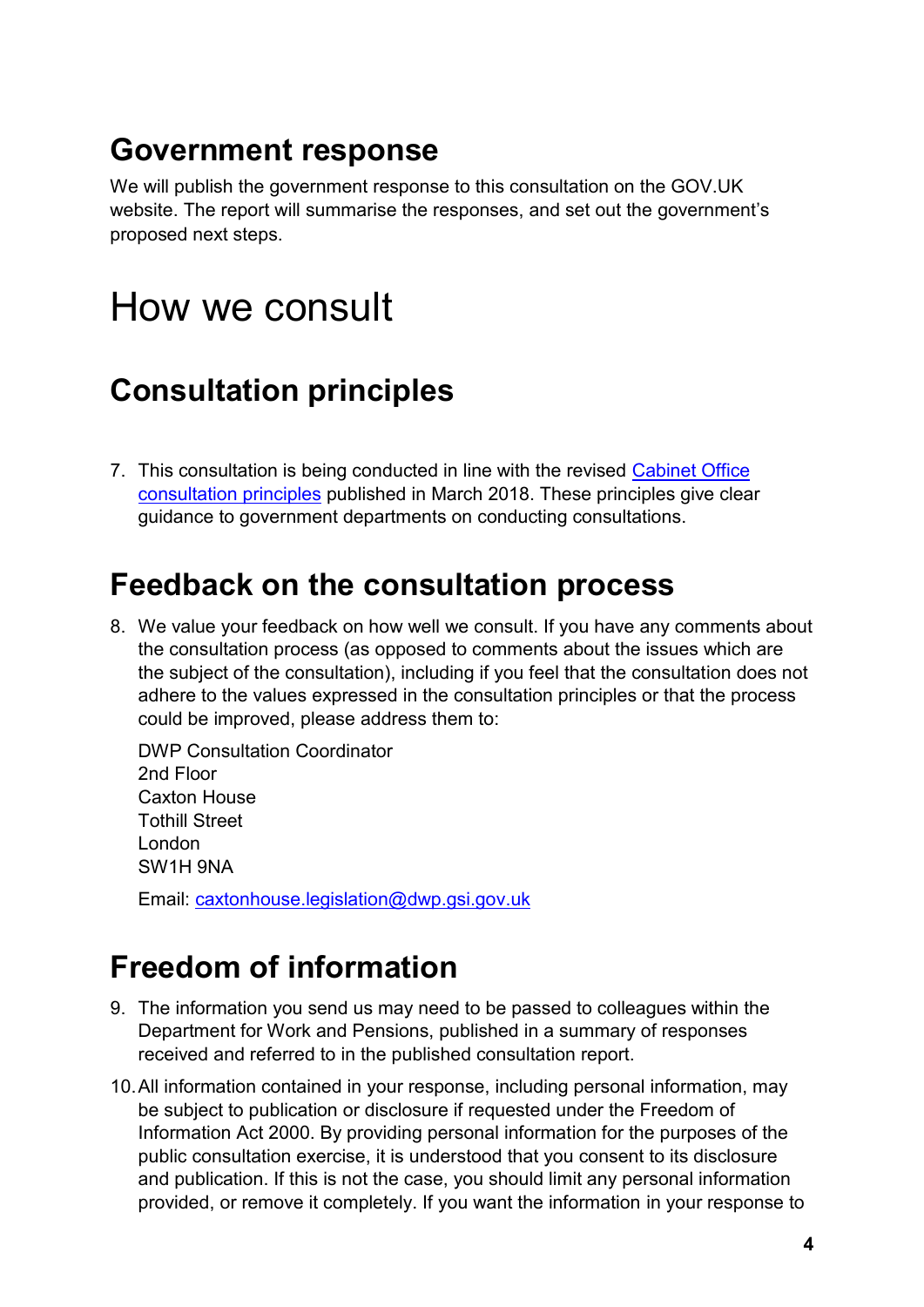the consultation to be kept confidential, you should explain why as part of your response, although we cannot guarantee to do this.

11.To find out more about the general principles of Freedom of Information and how it is applied within DWP, please contact the Central Freedom of Information Team

Email: [freedom-of-information-request@dwp.gsi.gov.uk](mailto:freedom-of-information-request@dwp.gsi.gov.uk)

The Central Freedom of Information team cannot advise on specific consultation exercises, only on Freedom of Information issues. Read more information about the [Freedom of Information Act.](https://www.gov.uk/make-a-freedom-of-information-request)

# <span id="page-4-0"></span>Introduction

- 12. The 2017 Review of Automatic Enrolment: Maintaining the Momentum<sup>1</sup> looked at how engagement with workplace pension saving can be improved so that savers have a stronger sense of personal ownership of their workplace pension. As a result of automatic enrolment, over 10 million additional individuals<sup>2</sup> have been automatically enrolled into a workplace pension, typically into a defined contribution scheme. To enable members to engage more easily with and understand the level of their savings, it is important that key information is presented using language that is clear and easily understood.
- 13.The above Review recognised that, whilst no single intervention will lead to stronger personal engagement, a more effective range of engagement tools and interventions can have a cumulative impact, including annual workplace pension benefit statements.
- 14.In 2019 the government consulted on how annual workplace pension benefit statements could be reformed and made simpler, shorter and more consistent The consultation recognised that pension savers are increasingly likely to be members of more than one workplace pension scheme. Therefore, they receive multiple annual statements which are inconsistent in design, length and approach, presenting an additional barrier to engagement and understanding.
- 15.The options presented included use of a two-page (one double-sided sheet of A4 paper) template developed by an industry group during the course of the Review. That template was further developed during 2018 and has been available for voluntary use by schemes.
- 16.The responses to the 2019 consultation highlighted support for the government's ambition for statements to be simpler and more consistent to enable savers to engage with their pension saving. In October 2020, the government published its

 $\overline{a}$ <sup>1</sup> [https://www.gov.uk/government/publications/automatic-enrolment-review-2017-maintaining-the](https://www.gov.uk/government/publications/automatic-enrolment-review-2017-maintaining-the-momentum)[momentum](https://www.gov.uk/government/publications/automatic-enrolment-review-2017-maintaining-the-momentum)

<sup>2</sup> <https://www.thepensionsregulator.gov.uk/en/document-library/research-and-analysis>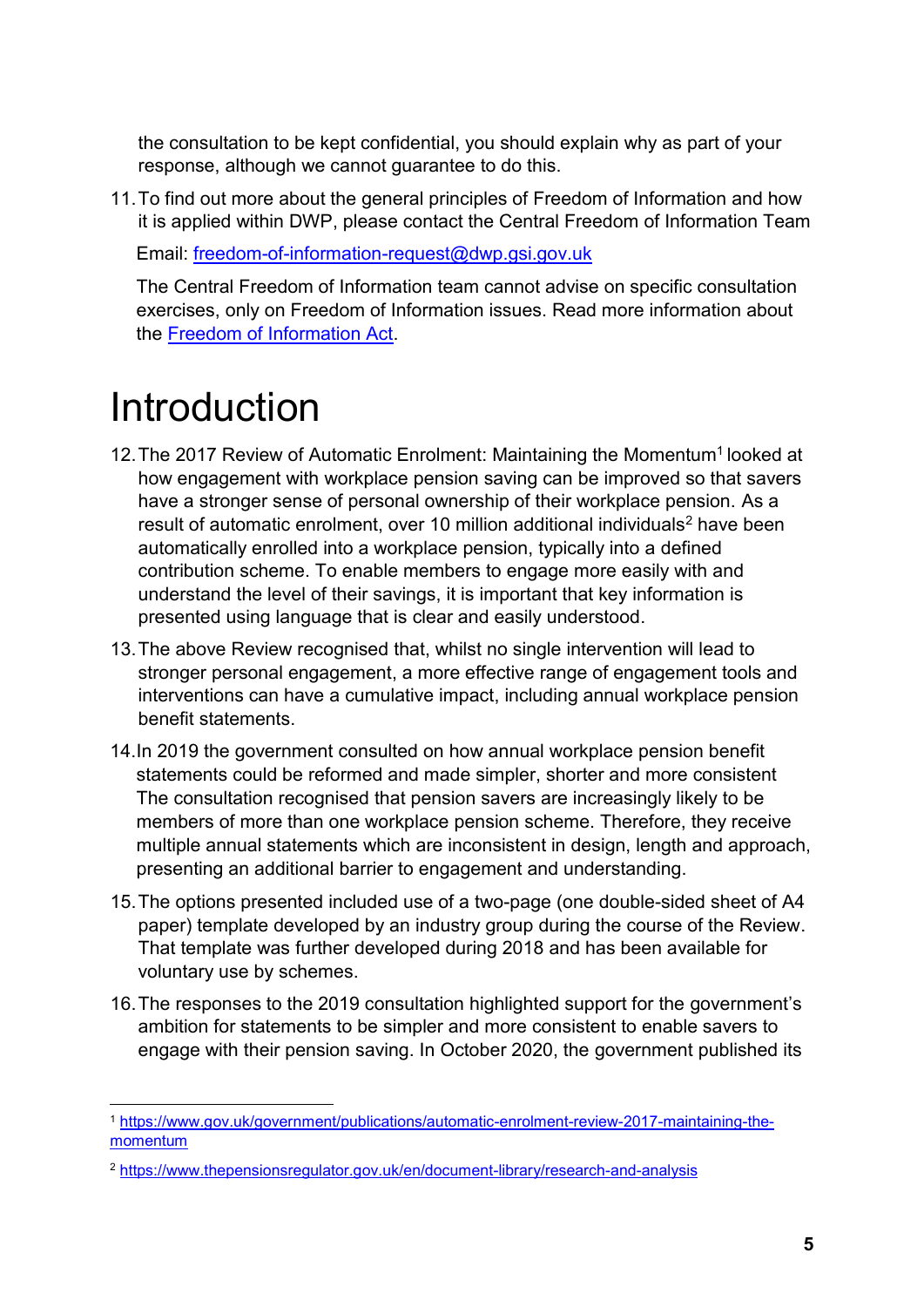response<sup>3</sup> , setting out the intention to mandate an approach to simpler statements for defined contribution pension schemes used for automatic enrolment. The response proposed taking the two-page statement template originally developed during the 2017 Review, as the starting point in considering the length, content and design.

- 17.The response noted that defined benefit pension schemes, public sector pension schemes and hybrid pension schemes would not be in scope of the proposed legislation, but that there will be opportunity to learn lessons about the potential applicability to them in the future.
- 18.This consultation therefore now seeks views on the draft regulations and accompanying statutory guidance (including the illustrative statement template), through which government proposes to mandate the approach to simpler statements for relevant defined contribution pension schemes used for automatic enrolment.

# <span id="page-5-0"></span>Our proposal for presenting the information about pension benefits

- 19.The proposal to move to a simpler annual benefit statement will enable a member to see:
	- how much money the member has in their pension plan and what has been saved in the statement year;
	- how much money they could have when they retire; and
	- what they could do to give themselves more money at retirement.

#### **Background**

 $\overline{a}$ 

20.To give effect to the government's response of October 2020, it is proposed to amend the Occupational and Personal Pension Schemes (Disclosure of Information) Regulations 2013 ("the Disclosure Regulations") to introduce new requirements concerning the format of annual benefit statements given in accordance with regulation 17 of the Disclosure Regulations.

<sup>3</sup> [https://www.gov.uk/government/consultations/simpler-annual-benefit-statements-for-workplace](https://www.gov.uk/government/consultations/simpler-annual-benefit-statements-for-workplace-pensions)[pensions](https://www.gov.uk/government/consultations/simpler-annual-benefit-statements-for-workplace-pensions)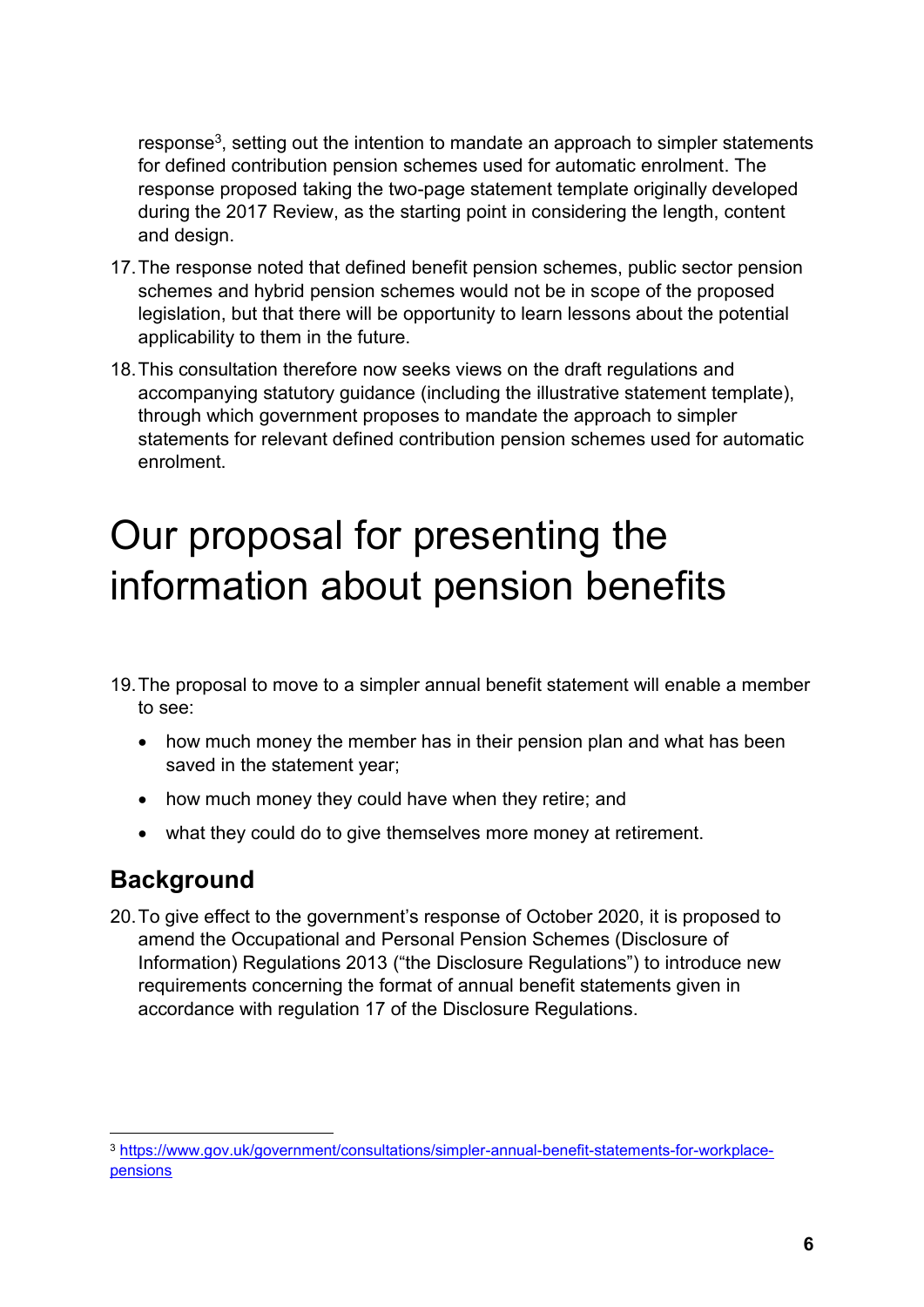#### **Draft regulation 1**

21.Draft regulation 1 provides that these regulations come into effect on 6 April 2022, subject to the transitional arrangements set out in regulation 3 where information required to be given in accordance with the Disclosure Regulations has already been given before that date.

#### **Draft regulation 2**

- 22.We propose to require that relevant information, and any other information that is included with that information as part of the annual benefit statement, for example as best practice, must be provided to a member of a qualifying scheme in a statement of no more than one double-sided sheet of A4 paper. The amendments made by draft regulation 2 define the meaning of 'relevant information' in this context to mean the information given under regulation 17(2) to (5) of the Disclosure Regulations in relation to a member's money purchase benefits.
- 23.Qualifying schemes are defined as those under which all the benefits which may be payable are money purchase benefits which are used for automatic enrolment, and therefore excludes hybrid schemes used for automatic enrolment.
- 24.Members of qualifying schemes to whom the regulation applies are defined to include those who are in the accumulation stage, but not those who are drawing down benefits.
- 25.Trustees or managers are able to dispense with the requirement for the statement to be a maximum of one double-sided sheet of A4 paper where they decide that this is necessary to meet their duties under the Equality Act 2010, for example if a member requests the statement in a different format or language

#### **Draft regulation 3**

26.Draft regulation 3 contains a transitional measure which provides that the changes made to regulation 17 of the Disclosure Regulations by regulation 2 of the Regulations do not apply to information concerning a member's money purchase benefits which has already been given before 6 April 2022.

#### **Draft regulation 4**

27.Draft regulation 4 provides for a review of the effectiveness of these regulations by the Secretary of State, with the first review and published report by 6 April in 2025 and subsequent reports at intervals not exceeding three years

#### **Draft statutory guidance**

28.In complying with requirements in the Disclosure Regulations, section 113(2A) of the Pension Schemes Act 1993 requires a person to have regard to any guidance prepared from time to time by the Secretary of State. In addition to the draft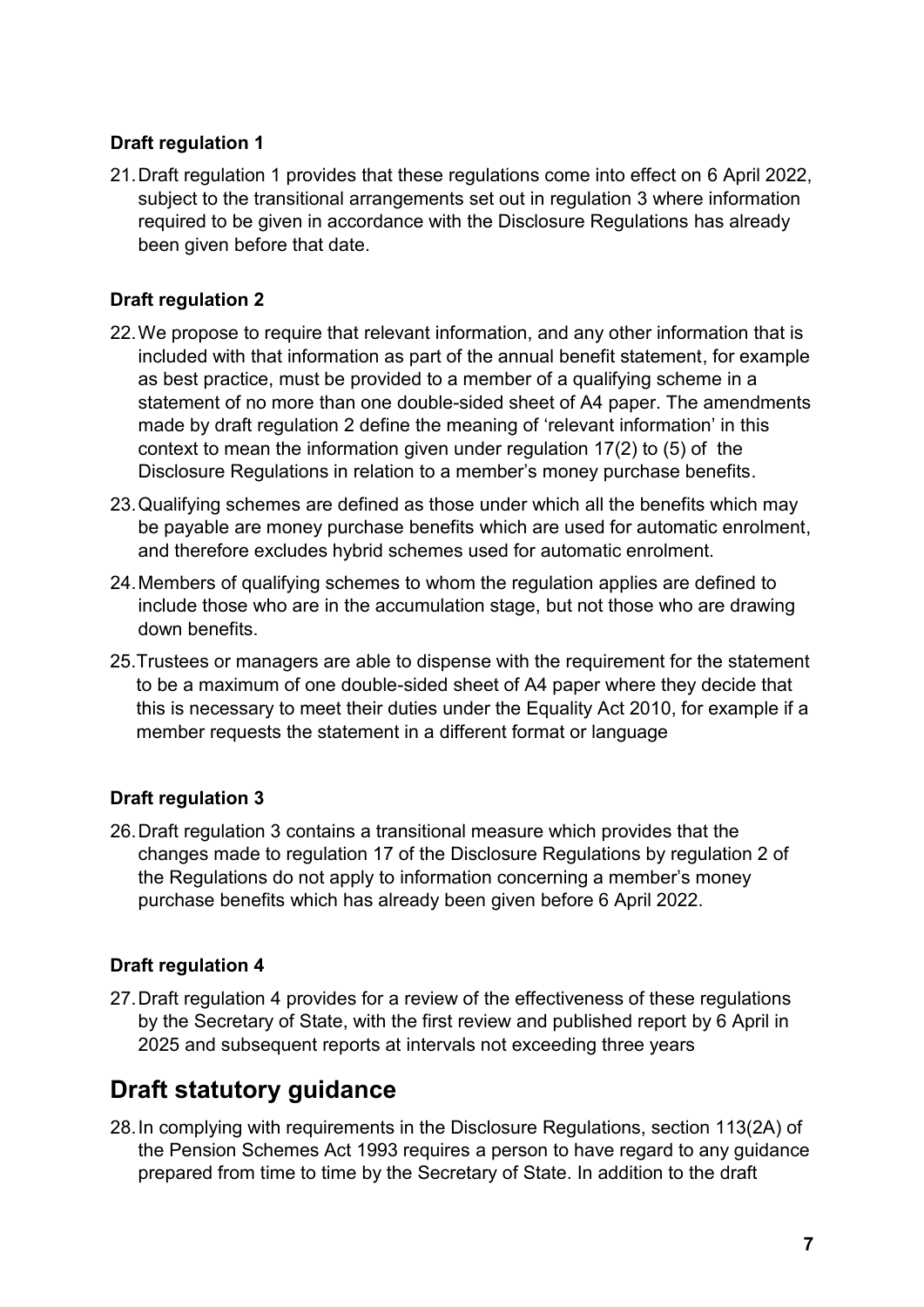regulations, we have prepared draft statutory guidance to support scheme trustees or managers to meet the requirements of the proposed regulations.

- 29.The draft statutory guidance (including the illustrative template) sets out how information given to a scheme member in a statement not exceeding one doublesided sheet of A4 paper may be structured and presented. This is so that there is consistency between schemes, whilst recognising the need to allow for some flexibility of approach. The guidance shows the proposed approach to the order and presentation of the information in each of the five sections of the statement, to which trustees or managers must have regard when designing their own statements.
- 30.The draft statutory guidance highlights information in the illustrative template which is additional to the requirements of the Disclosure Regulations and which enables delivery of the narrative set out in paragraph 19 above.
- 31.The draft statutory guidance includes a draft template which illustrates the ordering and content for the five sections.

#### **Provision of supplementary information**

- 32.Trustees or managers may wish to provide material to members to supplement the information provided in the statement. These regulations are not intended to prevent this provision of supplementary information where trustees or managers believe it is helpful to members, but that information must be provided in a separate document/documents to the statement itself, either in physical form or through signposting to digital content. The statement must be the first substantive document presented in any pack of material.
- 33.This approach is compliant with Financial Conduct Authority requirements and the Pension Regulators' DC Code of practice 64 and guide<sup>5</sup> on communicating and reporting.

 $\overline{a}$ <sup>4</sup> [https://www.thepensionsregulator.gov.uk/en/document-library/codes-of-practice/code-13](https://www.thepensionsregulator.gov.uk/en/document-library/codes-of-practice/code-13-governance-and-administration-of-occupational-trust-based-schemes-providing-money-purchase/#152160dc71a8451e8ce9c884b84e2a28) [governance-and-administration-of-occupational-trust-based-schemes-providing-money](https://www.thepensionsregulator.gov.uk/en/document-library/codes-of-practice/code-13-governance-and-administration-of-occupational-trust-based-schemes-providing-money-purchase/#152160dc71a8451e8ce9c884b84e2a28)[purchase/#152160dc71a8451e8ce9c884b84e2a28](https://www.thepensionsregulator.gov.uk/en/document-library/codes-of-practice/code-13-governance-and-administration-of-occupational-trust-based-schemes-providing-money-purchase/#152160dc71a8451e8ce9c884b84e2a28)

<sup>5</sup> [https://www.thepensionsregulator.gov.uk/en/trustees/managing-dc-benefits/6-communicating-and](https://www.thepensionsregulator.gov.uk/en/trustees/managing-dc-benefits/6-communicating-and-reporting)[reporting](https://www.thepensionsregulator.gov.uk/en/trustees/managing-dc-benefits/6-communicating-and-reporting)